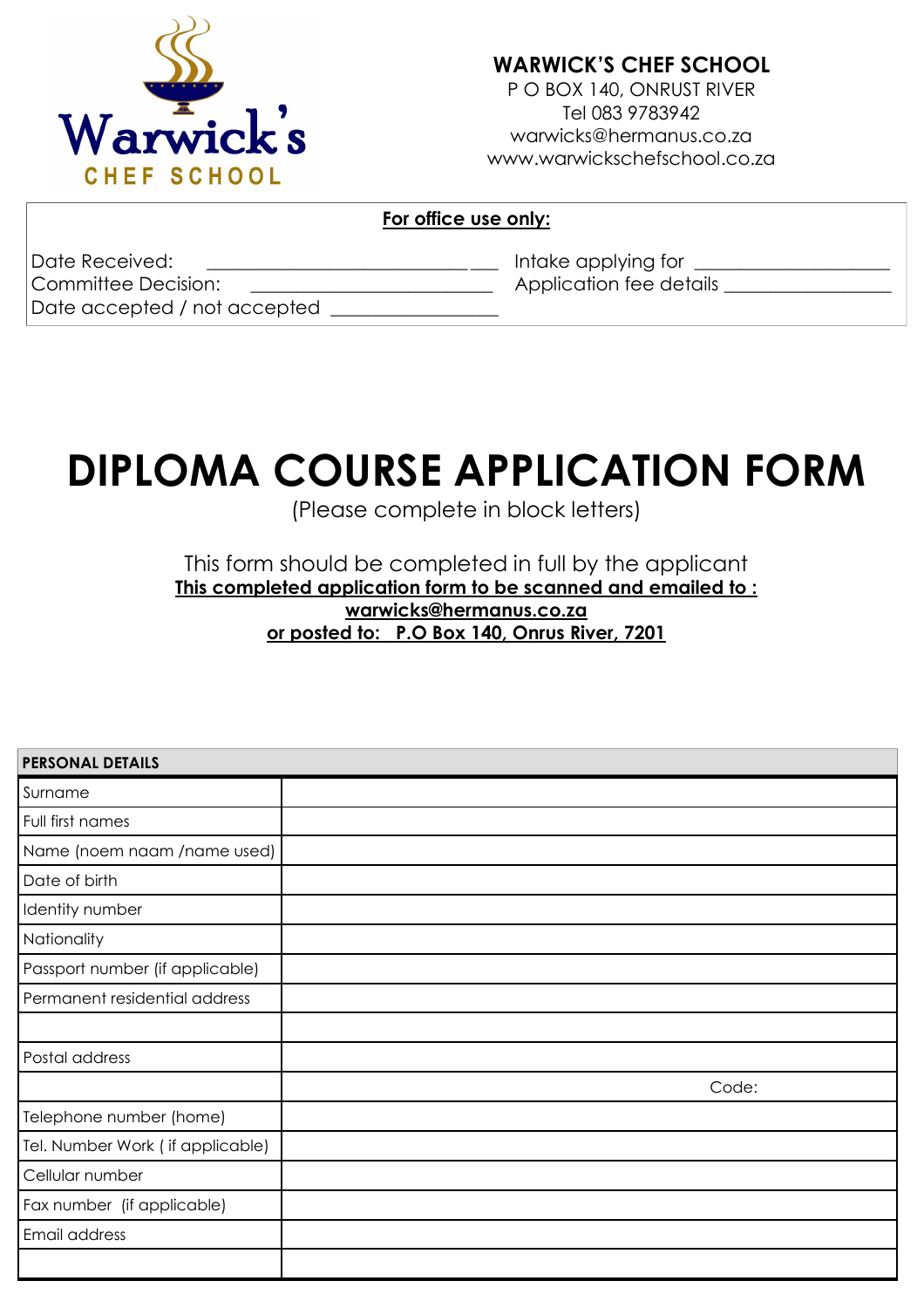| HOW DID YOU HEAR ABOUT WARWICK'S CHEF SCHOOL? |                               |                                                                            |  |
|-----------------------------------------------|-------------------------------|----------------------------------------------------------------------------|--|
| A friend<br>Newspaper                         | Internet /Website<br>Magazine | Social media (facebook/instagram etc)<br>High School Teacher / Career Expo |  |
| PERSONAL DETAILS OF PARENT /S                 |                               |                                                                            |  |
| Name & Surname<br><b>FATHER:</b>              |                               |                                                                            |  |
| Permanent residential address                 |                               |                                                                            |  |
| Home number                                   |                               |                                                                            |  |
| Cellular number                               |                               |                                                                            |  |
| Work number                                   |                               |                                                                            |  |
| Email address                                 |                               |                                                                            |  |
|                                               |                               |                                                                            |  |
| <b>MOTHER:</b> Name & Surname                 |                               |                                                                            |  |
| Permanent residential address                 |                               |                                                                            |  |
| Postal address                                |                               |                                                                            |  |
| Cellular number                               |                               |                                                                            |  |
| Work number                                   |                               |                                                                            |  |
| Email address                                 |                               |                                                                            |  |
| <b>APPLICANT'S EDUCATION DETAILS</b>          |                               |                                                                            |  |
| Last school grade passed                      |                               | Year:                                                                      |  |
| Name of school                                |                               |                                                                            |  |
| Other qualifications (if applicable)          |                               |                                                                            |  |
|                                               |                               |                                                                            |  |

| Any Learning disabilities? |  |
|----------------------------|--|
| (please specify)           |  |

| <b>HIGH SCHOOL SUBJECTS</b> |  |
|-----------------------------|--|
|                             |  |
|                             |  |
|                             |  |
|                             |  |
|                             |  |

| <b>CONTACTABLE CHARACTER REFERENCES</b> (not immediate family) |  |
|----------------------------------------------------------------|--|
| Name & Surname                                                 |  |
| Relationship                                                   |  |
| Telephone number                                               |  |
|                                                                |  |
| Name & Surname                                                 |  |
| Relationship                                                   |  |
| Telephone number                                               |  |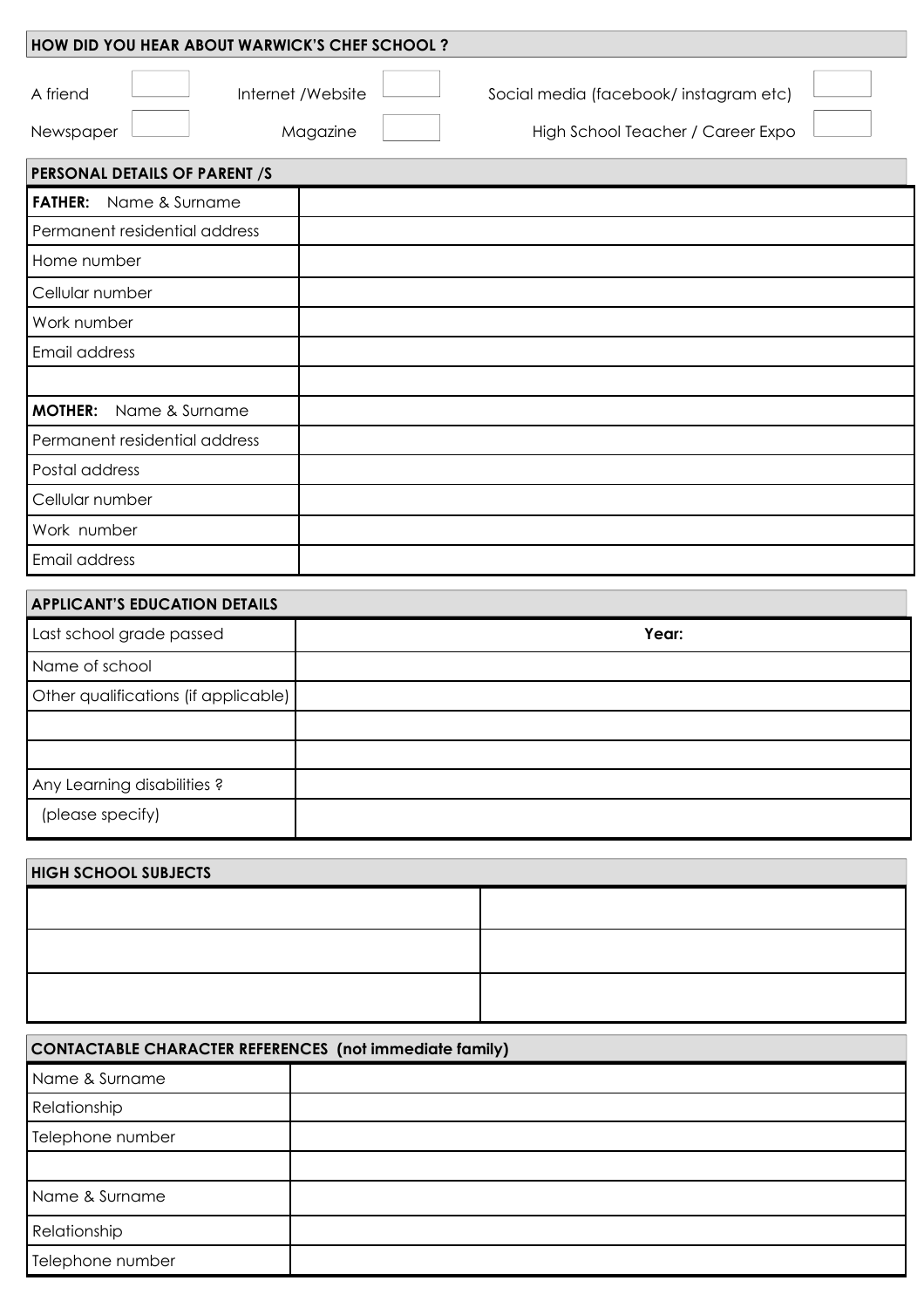| <b>MEDICAL DETAILS</b>                                                                             |                                                                           |                                                                                                                                                       |
|----------------------------------------------------------------------------------------------------|---------------------------------------------------------------------------|-------------------------------------------------------------------------------------------------------------------------------------------------------|
| Name of medical aid / fund                                                                         |                                                                           |                                                                                                                                                       |
| Principal member's name                                                                            |                                                                           |                                                                                                                                                       |
| Membership number                                                                                  |                                                                           |                                                                                                                                                       |
| Emergency contact number                                                                           |                                                                           |                                                                                                                                                       |
| <b>GENERAL INFORMATION</b>                                                                         |                                                                           |                                                                                                                                                       |
| Will you have your own transport<br>while on course?                                               |                                                                           |                                                                                                                                                       |
| Do you smoke ?                                                                                     |                                                                           |                                                                                                                                                       |
| Do you have any allergies or<br>intolerances that we should know<br>about ? If so, please explain. |                                                                           |                                                                                                                                                       |
| Are you a vegetarian / vegan ?                                                                     |                                                                           |                                                                                                                                                       |
| If 'yes', are you prepared to work<br>with all meat/poultry/fish/ shellfish<br>dishes?             |                                                                           |                                                                                                                                                       |
| Is there any food ingredients that<br>you may not work with /eat<br>because of religious reasons ? |                                                                           |                                                                                                                                                       |
| Are you presently undergoing<br>any medical treatment?<br>Please specify if applicable             |                                                                           |                                                                                                                                                       |
| Do you take any medication on<br>a regular basis ?<br>Please specify if applicable                 |                                                                           |                                                                                                                                                       |
| SPONSOR DETAILS (Details of the person responsible for paying your course fees)                    |                                                                           |                                                                                                                                                       |
| Name & Surname                                                                                     |                                                                           |                                                                                                                                                       |
| Relationship                                                                                       |                                                                           |                                                                                                                                                       |
| ID number                                                                                          |                                                                           |                                                                                                                                                       |
| Contact number                                                                                     |                                                                           |                                                                                                                                                       |
| Email address                                                                                      |                                                                           |                                                                                                                                                       |
| Postal address                                                                                     |                                                                           |                                                                                                                                                       |
| <b>PAYMENT OPTION</b><br>(please select one of the<br>following options)                           | I will be paying all the<br>course fees before the<br>start of the course | I would like to use the payment plan<br>option, and I am aware of the<br>additional cost to cover the interest                                        |
| <b>ENCLOSURES</b>                                                                                  |                                                                           | (In order for us to process your application, we require the following documentation)                                                                 |
|                                                                                                    |                                                                           |                                                                                                                                                       |
| Certified copy of last school report / qualification                                               |                                                                           | Certified copy of your ID document or passport                                                                                                        |
| Photocopies of any relevant certificates /testimonials                                             |                                                                           | 3 x Colour ID size photographs                                                                                                                        |
| <b>Motivational Letter</b>                                                                         |                                                                           | R 300.00 application fee.<br>If you wish to make a direct deposit, please<br>attached the deposit slip and use your name and<br>surname as reference. |
| <b>BANKING DETAILS:</b><br>Nedbank Branch Code<br>$: 128 - 505$<br><b>Current Account Number</b>   | <b>Account Name</b><br>: 1201462207<br><b>Swift Code</b>                  | : Warwick's Chef School<br>: nedszajj (only for international transfers)                                                                              |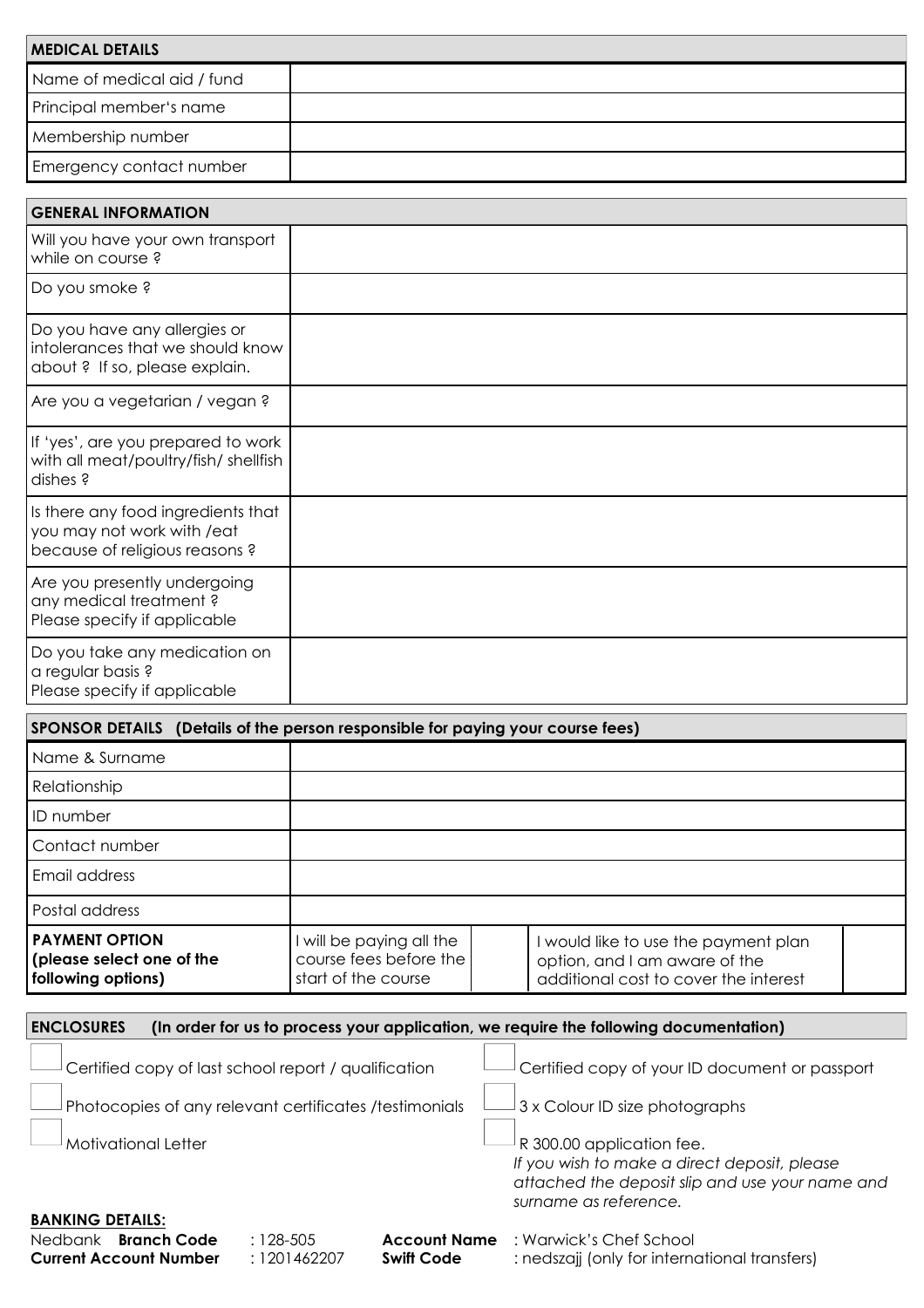#### **DECLARATION AND UNDERTAKING:**

I, the student and the undersigned guardian undertake:

- 1. a) to comply with all the rules and regulations, including the disciplinary rules of Warwick's Chef School, to be received on the first day of course and to acquaint myself with all the provisions thereof and with all the amendments thereto as published from time to time.
	- b) to inform the school immediately in writing, if I abandon my course of studies and / or change my address
	- c) to acquaint myself with all the rules and general regulations applicable to the course for which I am enrolling as well as the rules regarding the payment of fees.
- 2. I undertake that neither I nor any other person will hold the Warwick's Chef School, its employees or industry partners liable nor make any claim against the school for any compensation and / or expenses incurred or damages suffered as result or in respect of any injury to me or illness or my death, irrespective of negligence on the part of the school or one or more of its employees or industry partners, or other person for whose actions it might, but for this undertaking, have been responsible.
- 3. I am aware that my enrolment is valid only if it complies with the regulations for the course concerned, notwithstanding the acceptance of this enrolment by the school.
- 4. I declare that all particulars given by me on this form are true and correct.
- 5. I accept that if I abandon or change my course of studies at any time that no cancellation or reduction of fees will be considered and that I will remain liable for full payment of all fees.
- 6. My non-refundable application administration fee of R300.00 accompanies this application (Proof of E.F.T payment)
- 7. The non-refundable registration fee will be paid upon acceptance by the school. The balance of my course fees, will be paid before the starting date of my course, that I am accepted for. (or as per arrangements made in a payment plan agreement)
- 8. I accept, that if I am accepted by the School, and I wish to cancel my application, I must notify the school in writing at least three (3) months before the start of the course. In this event, I will forfeit the non-refundable deposit, but I will not be liable for the balance of the course fees. Should I only notify the school within 3 months prior to the starting date of the school, then I understand and accept that I will be liable for the full balance of the course fees.
- 9. I accept and understand that should I apply less than three (3) months prior to the start of the course and I am accepted by the school less than three (3) months before the start of the course, and I do not arrive to do the course that I will be liable for the full course fees.
- 10. I accept and understand, should I apply longer than three (3) months prior to the start of the course, and I am accepted less than three (3) months prior to the start of the course and I do not arrive to do the course that I will be liable for the full course fee.
- 11. I accept and understand that should I and or my guardian or a person / company responsible for the course fees need a bank loan / student loan to do this course ,and are unable to acquire any loan, that I / we would still be liable for the full course fees.
- 12. I understand and accept that the school and its personnel have not at any stage at all lead me or anyone to believe that I would be eligible for a student bank loan when applying to come on course at Warwick's Chef School.
- 13. The school reserves the right to terminate any agreement entered into with myself at any time at their sole and absolute discretion. In such event the school undertakes to repay an appropriate portion of the fees by such applicant.
- 14. The fees for the course quoted are subject to alteration without formal notice to applicants.
- 15. No application form lodged will create a contract between the school and the applicant, unless or until it is accepted by the school in which event a valid and binding agreement shall come into effect.
- 16. Applicants shall be bound by the House Rules as amended from time to time.
- 17. To pass this course, students need to achieve 70% for their final practical examination and an aggregate of 60% for the final theory examinations.
- 18. No applicant will be allowed to undertake private catering or do any other form of work without the written consent of the school while on course.
- 19. I accept that the committee's decision is final and that unless otherwise stated, unsuccessful applicants will not be considered for future courses and that no correspondence will be entered into.
- 20. If accepted, I agree to the terms of acceptance set out above and the tariff of fees set out.
- 21. I agree to notify the school in writing, of any changes there may be to my personal particulars and other details on this application form
- 22. Warwick's chef school is committed to protecting the personal information of all learners and individuals that engages with the school and to fulfill its obligations under the Protection of Personal Information (POPI) Act No 4 of 2013. I hereby give my consent to Warwick's Chef school to supply my personal details to Highfield International for the purpose of registering me for the qualification and examinations. I also give consent that any photos taken of me during the course, while at the school, may be used for promotional material and social media.

**Signature of Student**: \_\_\_\_\_\_\_\_\_\_\_\_\_\_\_\_\_\_\_\_\_\_\_\_\_\_\_\_\_\_\_\_\_\_\_\_\_\_\_\_\_ Date: \_\_\_\_\_\_\_\_\_\_\_\_\_\_\_\_\_\_\_\_\_\_\_\_\_\_\_\_\_\_

Herein assisted as far as may be necessary while the student is still under the age of twenty-one (18) years.

**Signature of Guardian**: \_\_\_\_\_\_\_\_\_\_\_\_\_\_\_\_\_\_\_\_\_\_\_\_\_\_\_\_\_\_\_\_\_\_\_\_\_\_\_\_ Relationship: \_\_\_\_\_\_\_\_\_\_\_\_\_\_\_\_\_\_\_\_\_\_\_\_\_\_\_\_\_\_\_\_ Full Name & Surname \_\_\_\_\_\_\_\_\_\_\_\_\_\_\_\_\_\_\_\_\_\_\_\_\_\_\_\_\_\_\_\_\_\_\_\_\_\_\_\_\_\_\_\_\_\_\_\_\_\_\_\_\_\_\_\_\_\_\_\_\_\_\_\_\_\_\_\_\_\_\_\_\_\_\_\_\_\_\_\_\_\_\_\_\_\_ ID Number \_\_\_\_\_\_\_\_\_\_\_\_\_\_\_\_\_\_\_\_\_\_\_\_\_\_\_\_\_\_\_\_\_\_\_\_\_\_\_\_\_\_\_\_\_\_\_\_\_\_\_\_\_\_\_\_\_\_\_\_\_\_\_\_\_\_\_\_\_\_\_\_\_\_\_\_\_\_\_\_\_\_\_\_\_\_\_\_\_\_\_\_\_\_\_\_\_ Address \_\_\_\_\_\_\_\_\_\_\_\_\_\_\_\_\_\_\_\_\_\_\_\_\_\_\_\_\_\_\_\_\_\_\_\_\_\_\_\_\_\_\_\_\_\_\_\_\_\_\_\_\_\_\_\_\_\_\_\_\_\_\_\_\_\_\_\_\_\_\_\_\_ Code: \_\_\_\_\_\_\_\_\_\_\_\_\_\_\_\_ Telephone: (home): \_\_\_\_\_\_\_\_\_\_\_\_\_\_\_\_\_\_\_\_\_\_\_\_\_\_\_\_ Cell: \_\_\_\_\_\_\_\_\_\_\_\_\_\_\_\_\_\_\_\_\_\_\_\_\_\_\_ Work: \_\_\_\_\_\_\_\_\_\_\_\_\_\_\_\_\_\_\_\_ Email address:

*THE ORIGINAL OF THIS DOCUMENT, COMPLETED IN FULL, MUST PLEASE BE RETURNED TO WARWICK'S CHEF SCHOOL*